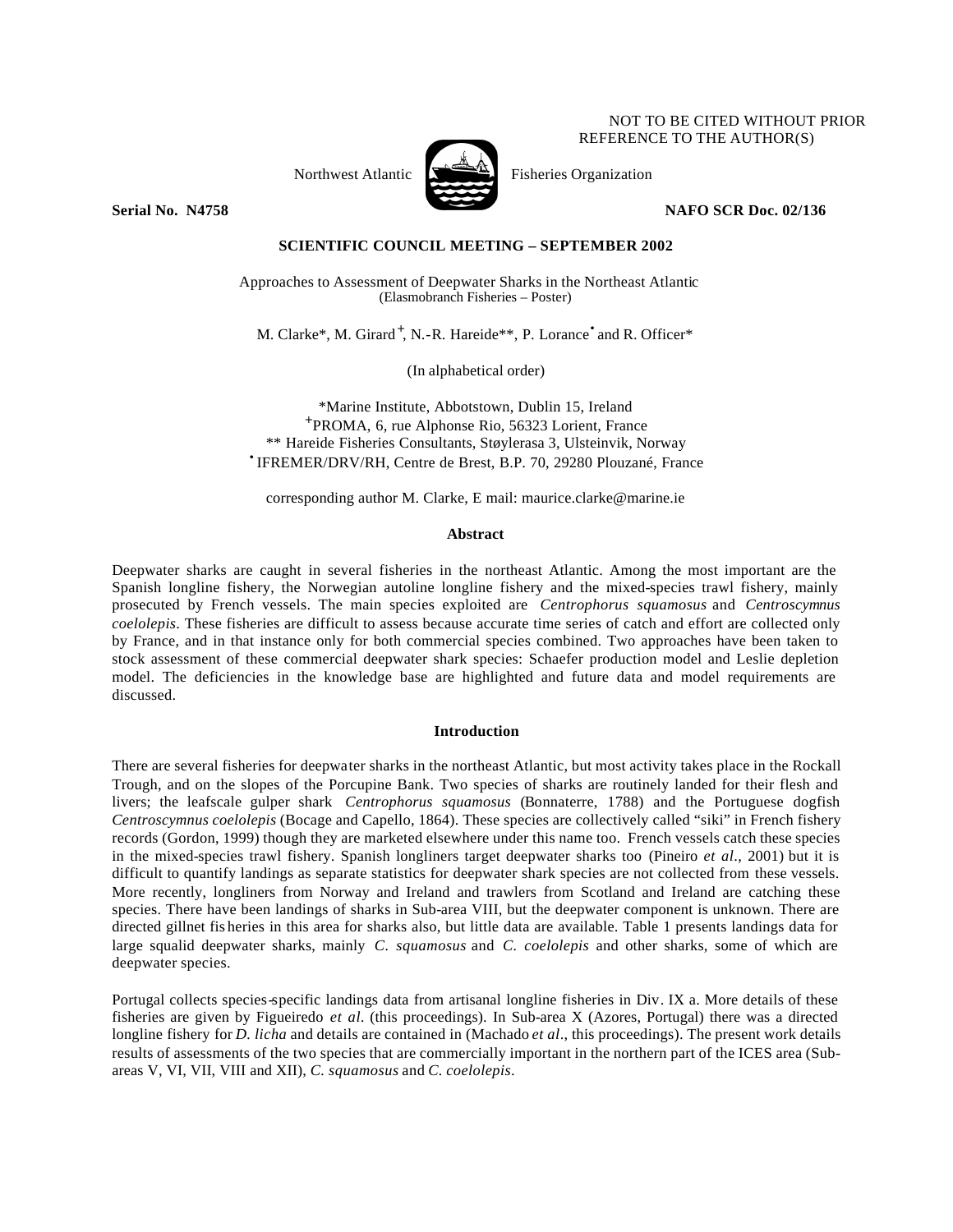Stock structure is unclear in these wide-ranging deepwater squalid sharks. Both *C. squamosus* and *C. coelolepis* are present all along the continental margins from Iceland to Portugal and along the Mid-Atlantic Ridge. There is little information on stock discrimination of deep-water sharks, few genetic studies have been carried out, and none in the ICES area. However there are some data that support the view that deep-water sharks are highly migratory. Clark and King (1989) found a cyclical migration around the North Island, New Zealand for the related species, Deania calceus, and showed that breeding aggregations are localised. The continental slopes of Portugal are populated by *Deania calceus* of smaller size (Machado and Figueiredo, 2000) than those present west of Ireland or Scotland (Clarke *et al*., 2002). Gravid female *Centrophorus squamosus* have been recorded in Madeira and continental Portugal. However there are no records of any gravid females from west of Ireland or Scotland despite intensive sampling (Girard, 2000), where only 21% of female *Centrophorus squamosus* were mature.

There are few data to assess stock status. Stock structure is poorly understood, and small specimens are very rarely (*C. coelolepis)* or never (*C. squamosus*) encountered in Sub-areas V, VI, VII, VIII and IX. However, in the absence of information, a single assessment unit of the northeast Atlantic was chosen for these species. A particular problem is the lack of species specific landings data. Biological parameters have been elucidated by several studies, though age estimates for *C. coelolepis* are still not available (Table 2). The present paper aims to present results to date of assessments of the two main commercial species in the northern area, *C. squamosus* and *C. coelolepis*. The deficiencies on the knowledge base are described and recommendations for future research needs are highlighted

## **Materials and Methods**

A series of CPUE from a reference fleet from French trawlers for *Centroscymnus coelolepis* and *Centrophorus squamosus*, for 1990 to 2001, was presented to the ICES Working Group on the Biology and Assessment of Deepsea Fisheries Resources (Anon., 2002), here termed "WGDEEP" CPUE. This series was calculated from total landings from these vessels and total effort directed at all deepwater species combined. A different CPUE series was presented at the previous meeting of this group (Anon., 2000), here termed "SGDEEP" CPUE. . That series was based on the same fleet of French trawlers, but was calculated from catch by vessel and statistical rectangle directed at squalids. Effort was considered to be directed if it produced more than 10% of total catch or 20% of total annual catch (Lorance and Dupouy, 2001). The two series are described in Anon. (2002). The WGDEEP series produced lower estimates in each case, since it comprises total effort, rather than effort directed at *C. coelolepis* combined with *C. squamosus.*

Survey data were available from Norway (autoline) and Ireland (autoline and trawl) for several years from 1991 to 2000 and were compared with these commercial CPUE data. The Norwegian and Irish surveys (Table 3) are directly comparable, using the same autoline longline gear configurations. Survey CPUE is presented, only for the mid-range of the bathymetric distributions of *C. coelolepis* and *C. squamosus* (1,100-1,600 m) based on the known range of the species (Clarke *et al*., 2001). These data were not directly comparable because the commercial data are for the two species combined, so survey CPUE was pooled for both species, including those catches in the intersections of their bathymetric ranges. There is no evidence of an upward trend in CPUE in Sub-area VI for Portuguese dogfish. Furthermore, the pooled species data, from autoline surveys displayed a downward trend from 1997 to 2000. Thus, survey data do not mirror the upward trend in CPUE from the French commercial fishery. In Sub-areas VII and XII there is some evidence of a decline in CPUE throughout the 1990s.

The WGDEEP CPUE data for "sikis" representing non-directed effort were used as inputs to a Schaefer Production Model which can be defined as;

$$
\frac{\text{Db}}{\text{Dt}} = r B (1 - B / K) - C
$$

Where B = biomass of the stock,  $r =$  intrinsic rate of population growth,  $K =$  carrying capacity, and  $C =$  catch measured as a rate (Hilborn and Walters, 1992). The model was fitted using a non-equilibrium method using the  $\mathrm{CEDA}^{\odot}$  package. This model and package were chosen to allow for some comparisons to be made with the previous assessment attempted in 2000. A sensitivity analysis was used to evaluate the effect of error models and ratio of initial to virgin biomass. A time-lag of zero was used, for the same reasons considered by WGDEEP; that the time-series of catch and CPUE were too short to explore the effect of recruitment in this fishery. It was assumed, therefore, that growth rather than recruitment was the main contributor to biomass production. A value of the ratio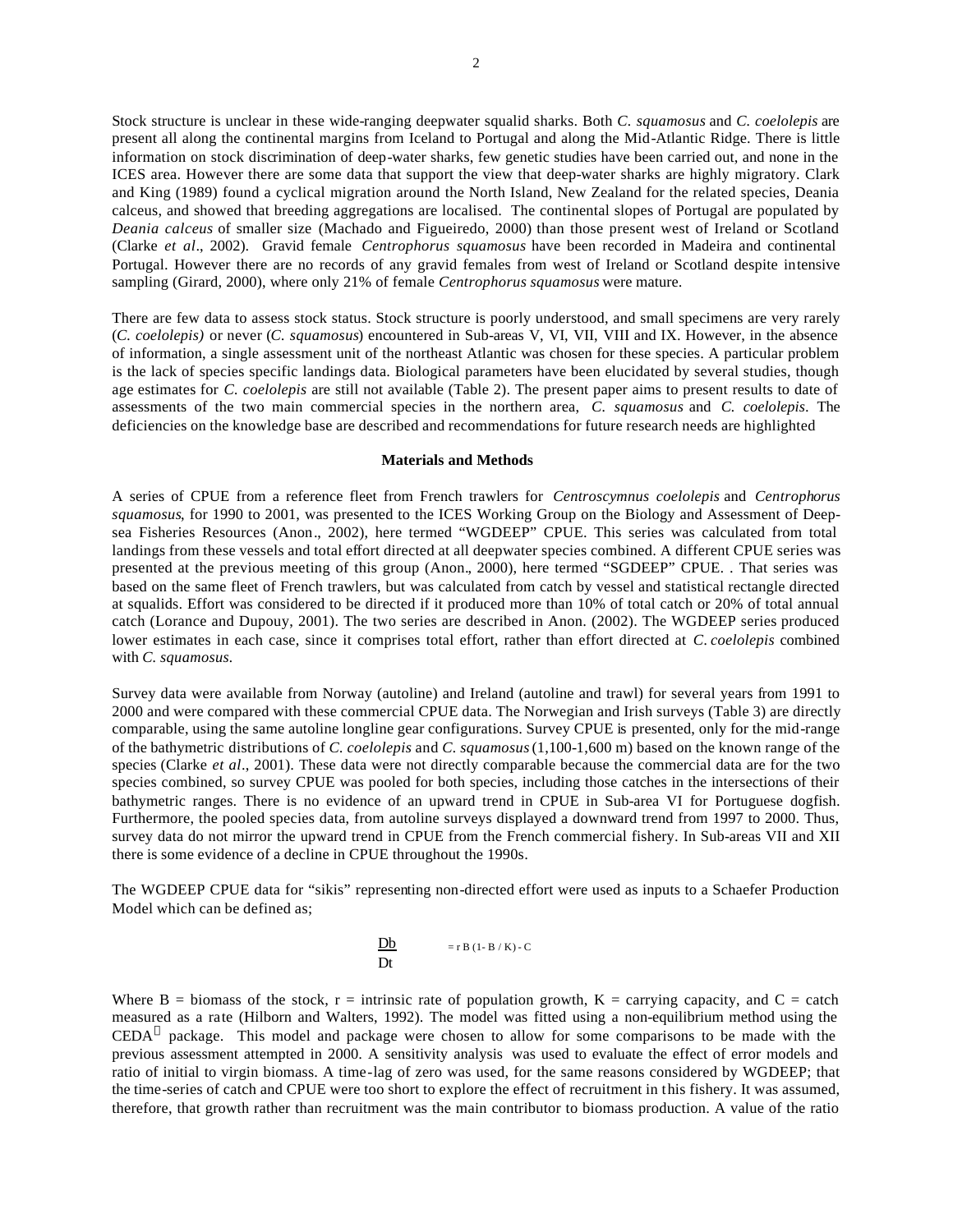of initial stock to virgin stock was chosen as 0.7, based on sensitivity analysis. An initial to virgin ratio o f 0.9 having been used in Schaefer production models used in SGDEEP (Anon., 2000) because of by-catch in earlier blue ling fisheries. Two combinations of landings data were used, total sharks, including some reported under the "sharks various" category, and deepwater sharks, comprising only sharks that are reported as these two deepwater species.

In addition a Leslie Depletion method, for closed populations was applied, as described in Hilborn and Walters (1992). This is based on the assumption that the population gains no new recruits or immigrants and loses no animals to natural mortality or emigration. The behavior of such populations can be described by the model;

$$
N_t=N_l-K_{t\text{-}1}
$$

where  $K_{t-1}$  is the cumulative catch taken prior to time t.

Based on the assumption that all fish are equally vulnerable to exploitation the population at time t can be described by the Leslie method. Substitution of above equation into observation model  $y = qN$  gives;

$$
Y_t = qN_t = q(N_1 - K_{t-1}) = qN_1 - qK_{t-1}
$$

The last expression is in the form of a linear regression  $y = a + bx$ , where the intercept parameter is qN<sub>1</sub>, the slope parameter is q, and the regression X is –  $K_{t-1}$ . The slope should estimate q and the ratio a/b (intercept of regression line on the abscissa) should estimate  $N_1$ . The Leslie method can be conceptualized as a linear regression of relative abundance and cumulative catch and examining the trend to investigate what cumulative catch would result in the relative abundance dropping to zero.

#### **Results**

Length frequencies by year from Irish surveys are presented in Fig. 3. Figure 4 shows length frequencies for *C. coelolepis* from exploratory fishing on Hatton Bank, whilst Fig. 5 shows length frequencies and length at maturity as calculated from French commercial samples.

The time series for Sub-area VI, where most effort takes place, both displayed downward trends until 1998. The WGDEEP series did not display the high peak in the SGDEEP series for 1991. However the value for 2001 is the highest since 1994. There is no similar upward trend for the other sub-areas, and it is unclear what the reasons for this trend are. However the series for the Sub-areas combined displayed the same trend, indicating the importance of Sub-area VI effort on these sharks. Indeed the 2001 value is the highest recorded in the combined series. There is no anecdotal evidence from the fishery to suggest that there is an upward trend in abundance in 2000 or 2001 and there is no similar signal in the survey CPUE series (Table 3).

The estimated parameters of the Schaefer model are presented in Table 4. The fit of the model was very poor when all years, except 1990 were included. It was considered reasonable to exclude years 1991-1993 because the fishery was in the learning phase, where catchability was different. The fishery was changing in character and target species at that time. The directed CPUE series (Anon., 2000) displayed a peak in 1991. However non-directed CPUE did not display a first peak until 1993 and this was considered to reflect the targeting of the (now depleted) orange roughy fishery in Sub-area VI at that time. Fisheries independent survey data were considered to be a more reliable indicator of recent abundance and supported the decision to remove years 2000 and 2001 because there was no supporting evidence for an upward trend in stock abundance in these years.

Subsequent runs of the Schaefer model were attempted, excluding 1990, 1992, 2000-2001. The fit of the model was better when these years were excluded. Two scenarios are presented in Table 4, using landings of deep (*C. coelolepis* and *C. squamosus*) + various sharks, and using deep shark landings only. Intrinsic rate of population increase (r) and maximum sustainable yield were poorly estimated, and did not have meaningful confidence intervals. Thus the outputs of these runs should be treated with caution. They should not be considered reliable estimators of stock status. Catchability (q) and carrying capacity (K) were estimated with narrower confidence intervals, however. Runs of the model, after excluding these years were considered to fit the downward trend on abundance quite well, for the years considered (Fig. 6).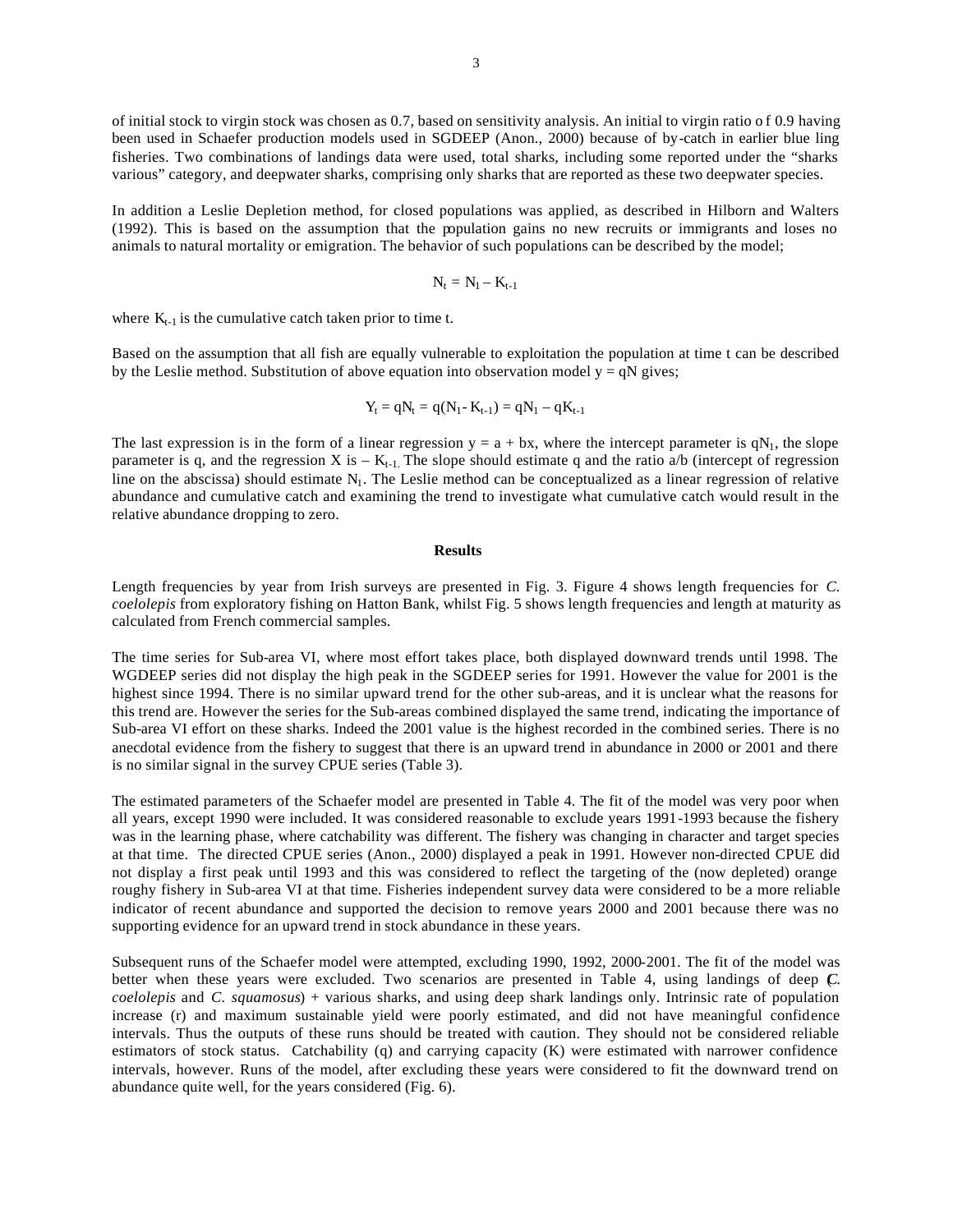Leslie depletion models are presented in Table 5 for two scenarios, representing combinations of total shark and deepwater shark landings. A good degree of fit was obtained (Fig. 7) in each case. Choice of landings data effects the estimate of initial population size.

### **Discussion**

These sharks are by-catch species in mixed-species deepwater fisheries, and by-catch CPUE can be considered useful for assessing them. Results of experimental fishing at Hatton Bank (Fig. 8) show the utility of by-catch CPUE. This is a mixed longline fishery, targeting Greenland halibut *Reinhardtius hippoglossoides*, with by-catches of blue ling *Molva dypterygia*, roughhead grenadier *Macrourus berglax* and *Centroscymnus coelolepis.* When the vessel found good catches of Greenland halibut, a peak in the CPUE for this species was reached. In contrast the CPUE for *Centroscymnus coelolepis*, a by-catch species, remained constant throughout the period. This suggests that that non-directed CPUE for these sharks is a useful indicator of abundance, as it is less susceptible to variation than target CPUE.

These two species have different bathymetric distributions, *C. squamosus* occurring in maximum abundance, shallower at around 800 m whilst *C. coelolepis* is most abundant at a depth of 1,300 m (Clarke *et al*., 2001; Girard, 2000). This combined CPUE series for both species may mask important trends for each species. The deepwater fishery began by targeting species such as blue ling on the upper slopes (Charuau *et al.,* 1995) and *C. squamosus* would have been the more dominant species in catches. Later on, targeting of orange roughy at depths of up to 1,800 m would have involved proportionately higher catches of *C. coelolepis*. Girard *et al*. (2000) showed that it is necessary to consider depth when interpreting CPUE in the deepwater fishery. This study compared a commercial skipper's logbook and official CPUE from the national administration. If depth is not considered, variations in CPUE may simply reflect different depths fished, rather than changes in abundance (Girard *et al.*, 2000).

CPUE may be considered a useful abundance index for these sharks, provided that catchability is constant. Experience gained by skippers and knowledge shared between boats will have led to some increase in efficiency over time. It is estimated that such experience gained and improvements in technology led to a 10% increase in catch for one deepwater trawler, between 1993 and 1997. The reference fleet of trawlers was considered homogenous over time in terms of power and fishing gear (Lorance and DuPuoy, 2001). The upward trend in CPUE in Sub-area VI in 2000 and 2001 is unexplained. But there is no similar upward trend in longline survey CPUE in 2000. Survey CPUE was considered a more reliable indicator of abundance.

The only parameter of the Schaefer model that appeared to be well estimated was catchability (q). Catchability was considered to be constant during the period, when other years were excluded. Estimates of the carrying capacity K were sensitive to the landings data used as inputs. These landings are either an overestimate (since they represent various sharks and the two case-study species) or an underestimate (only known deepwater landings). Maximum sustainable yield, MSY and intrinsic rate of population increase r are not estimated with meaningful confidence intervals and therefore should not be used. The data used as inputs to this model are poor. They are not species specific, and do not take into account depth-related effects. The output parameters, apart from catchability, are poorly estimated. The Schaefer model does little more than mirror the declining trend in CPUE in the series.

The Leslie depletion model also displayed good estimates of catchability. The assumptions of no recruitment and no inward or outward migrations are almost certainly not met in the case of these species. Stock structure is poorly understood, but the size frequencies indicate that sharks recruit from an area beyond Sub-areas V, VI, VII and XII. Smaller sharks are not present in the area where most fishing activity takes place.

Given the problems with the data and the poor quality of the output parameters, these preliminary assessments are of limited utility. However some general points about the impacts of fishing on these shark populations can be made. A maturity stage segregation according to the depth is a feature of these species. Gravid *C. coelolepis* are found only at the top of the continental slope (Clarke *et al*., 2001; Girard and DuBuit, 1999) so that variation in the fishing strategy can differently impact the stock. The use of a combined series also ignores important aspects of life history in each species. *C. squamosus* may have been subject to exploitation for longer. It has a lower fecundity than *C. coelolepis* (Girard and DuBuit, 1999). However a portion of the stock is not subject to exploitation, gravid females being absent from this area. In contrast, all stages of *C. coelolepis* are present in this area, and this species could be more vulnerable for that reason. Whilst there are no published age estimates for *C. coelolepis*, *C. squamosus* has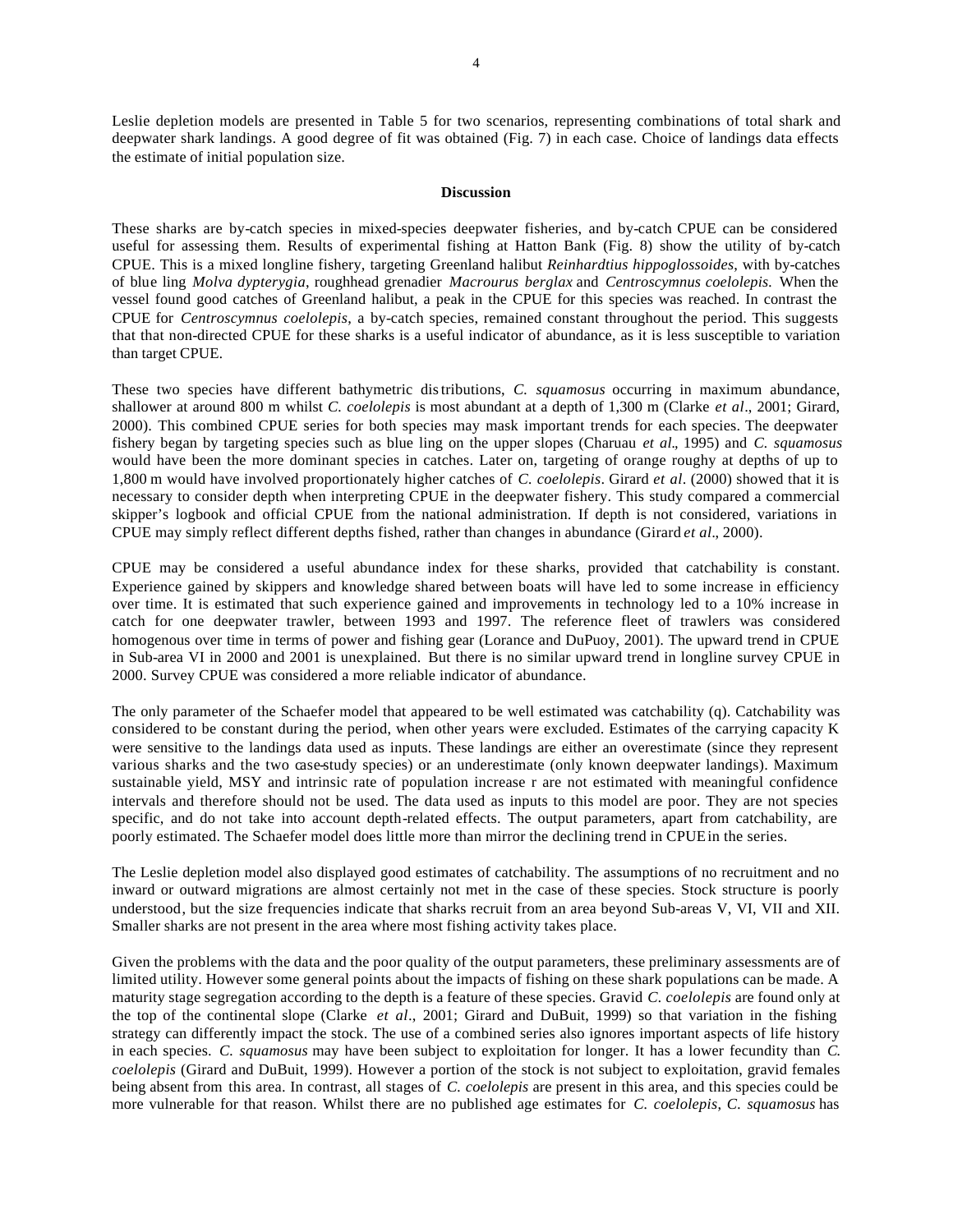been estimated to reach ages of 70 years (Clarke *et al*., 2002). These estimates were used to derive an estimate of natural mortality for the latter species of 0.07 (females) and 0.09 (males) (Clarke *et al*., 2001). These values were lower than for any other species taken in the deepwater mixed fishery.

Given the sensitivity of the Schaefer and Leslie models to the landings data used, it should be a cause for concern that species-specific data are not available. The collection of such data should be a priority for future international sampling programmes. It should be pointed out that the estimates of K from the depletion model may be too high, because recruitment was not considered. Further refinement of species-specific catch and effort data, perhaps considering other reference fleets, and taking into account the different fishing strategies with depth in these species, should be carried out. Such work would be particularly valuable in the case of the fisheries that have taken place for the longest periods of time. CPUE data should be collected at a better spatial resolution than at present. Given the differences in their bathymetric distributions, depth-specific data would be very important.

Catch and effort data have only slowly become available for these species, and further work is required in producing new species-specific series of catch and effort. In the meantime alternative approaches should be investigated. Figueiredo *et al.* (this proceedings) presents a life-history approach to assessing one of these species. However there are still gaps in the knowledge base. Age specific natural mortality rates are not available for *C. squamosus*, and there are many uncertainties surrounding age and natural mortality estimates for *C. coelolepis*. Furthermore, the length of gestation is not known for either species. Girard (2000) estimated the duration for both species using Holden's (1974) transformation of the von Bertalanffy growth model and observed length at birth data to derive a range of values between 2.5 years (assuming  $K = 0.1$ ) and 0.8 years ( $K = 0.3$ ). This approach depends on an assumption that in utero growth rate is adequately described by the model, which may not be the case. The uncertainties in some important life history parameters have been discussed by Clarke *et al*. (2001). However available data could be used as a first attempt to obtain estimates of vulnerability to exploitation and of recovery times. The ICES Advisory Committee on Fisheries Management ranked all the main deepwater species according to their life history parameters, based on Anon. (2001) and found these sharks to be most vulnerable. Clarke *et al*. (2001) compared vulnerability of a range of deepwater species in comparison with shelf species, and found that whilst deepwater species in general had more conservative life history strategies, the sharks were the most vulnerable to exploitation. Therefore there is an urgent need to improve the scientific basis for management.

There has been great debate both within ICES and European fisheries management agencies on appropriate management measures for deepwater species. The ICES Advisory Committee on Fisheries Management has advised that a range of management measures may be required. The European Commission has proposed a series of TAC's to be introduced in 2002, and later a series of proposals surrounding effort control and licencing of deepwater vessels was brought forward by the Council for the European Union. In June 2002, the Council agreed a series of TAC's for some deepwater species, though not sharks. The Council of the European Union also announced its intention to implement the effort control regime. The debate is now being carried to the Northeast Atlantic Fisheries Commission (NEAFC), which deals with management of fisheries outside coastal jurisdictions in the region. In tandem with this process of developing management measures for deepwater fisheries, the European Commission is in the process of formulating a genera plan for elasmobranch fisheries. This is part of its response to the FAO's invitation to develop such a plan.

Thus there is an impetus to develop a management regime for European deepwater elasmobranch fisheries. Such a management regime will require more data than are currently available. In the northern part of the ICES area, much work has been done on the biological parameters of these sharks (Table 2). Furthermore some attention has been paid to their vulnerability and the possible impacts of the fishery (Anon. 2001; Clarke et al. in press; Clarke *et al*., this proceedings). However before a rational stock assessment is possible the following data requirements will need to be fulfilled:

- 1. Species specific landings data are required. The collection of such data should be a priority within the EU and other coastal jurisdictions.
- 2. Catch and effort data are urgently required, by species, but also by depth. These data re required at a higher spatial resolution than ICES Sub-area. However fishing skippers will be reluctant to record latitude and longitude of fishing, for reasons of commercial confidentiality. But depth can be considered more important than fine-scale spatial resolution in interrogating these data.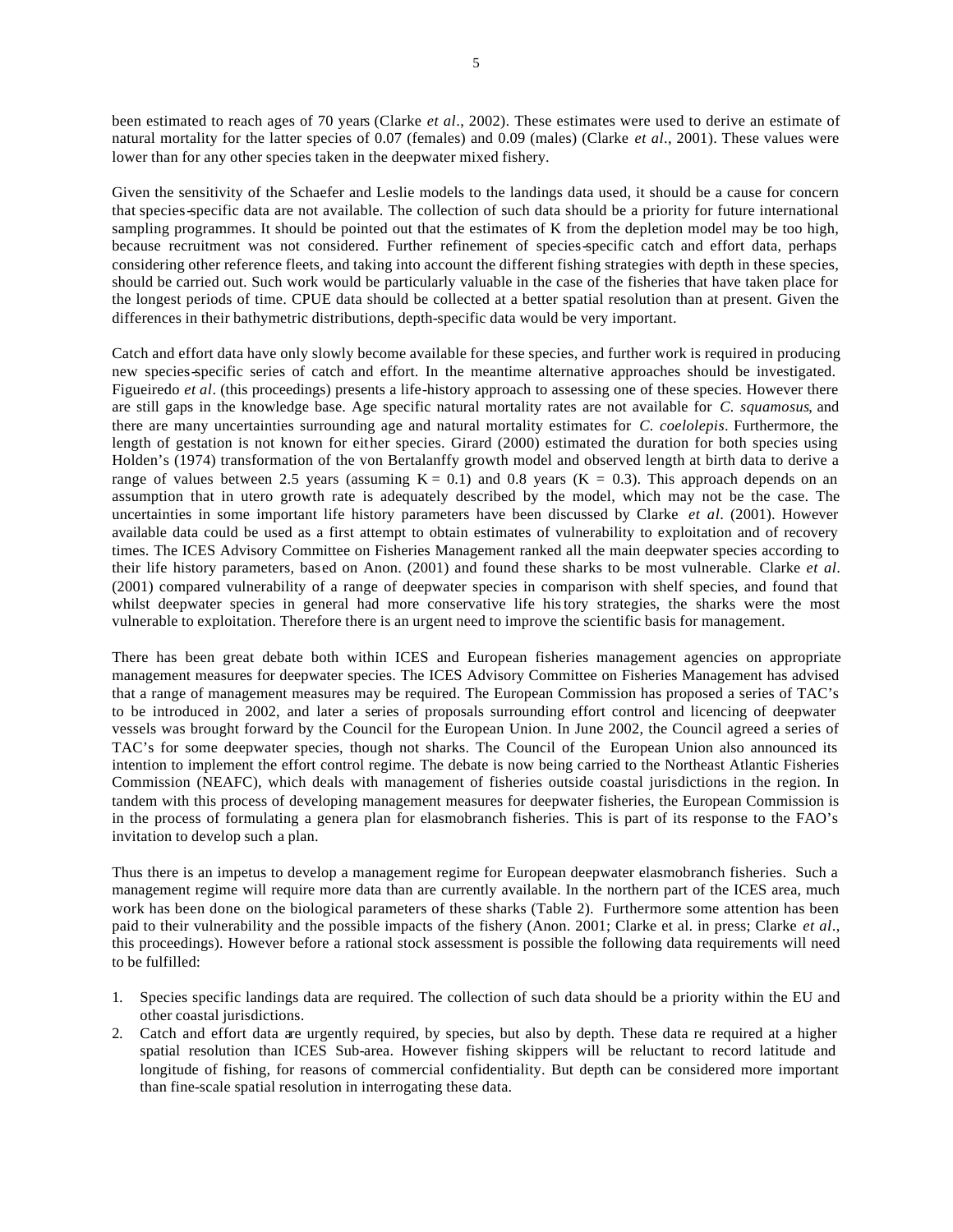- 3. More exploration of existing catch and effort series should be carried out. Species-specific records are known to exist in commercial fishing comp anies. Means by which to incorporate the knowledge of fishermen into the assessment process may be invaluable.
- 4. Better knowledge of stock structure is needed. It appears that these species are wide ranging in the NE Atlantic, and some species have been shown to be wide-ranging in the Pacific.
- 5. Some progress has been made on applying life-history models to deepwater sharks. However further life history data are needed. Foremost among these needs are age estimates (*C. coelolepis*), age specific estimates of natural mortality (all species) and knowledge of gestation period (all species).
- 6. Programs to improve the knowledge base should be implemented in international waters too; this will involve agreements at regional fisheries bodies such as NEAFC, NAFO and CECAF.

The present data collection program of the EU is tailored to provide data for the routinely assessed teleost and crustacean stocks. Indeed deepwater sharks are not specifically mentioned. It is not well suited to providing the types of data required for deepwater fisheries in general or these shark fisheries in particular. Another flaw in this program is that it does not consider straddling or highly migratory species of sharks in sufficient detail. Elasmobranch stock assessment is subject to many problems, but considerable progress has been made in recent years. The usefulness of the available methodologies has been examined, as discussed by Pastoors (these proceedings), but in most cases the data have not been of sufficient quality to enable strong conclusions being drawn. The next step is to quickly implement enhanced data collection programs to improve the data quality. It is recognised that assembling the data needed for conventional management will take a long time, in fact often longer than a deep-water fishery might be expected to last (Haedrich *et al*., 2001). Much time has been lost in the case of the deepwater shark fisheries, so the emphasis should be placed on collecting the types of data that can be obtained quickly. Such an approach will be necessary before any rational assessments are carried out and rational conclusions drawn about the status of these shark species.

### **Acknowledgements**

Some of the analyses detailed in this paper were funded by the EC DGXIV Developing Elasmobranch Assessments project (PL 99-055), co-ordinated by H. Heessen (RIVO, Netherlands). CPUE data were first presented at the ICES Working Group on the Biology and Assessment of Deep-sea Fisheries Resources (Chair, O.A. Bergstad, IMR, Norway) and the analyses first conducted at the ICES Study Group on Elasmobranch Fish, (Chair, M. Pawson, CEFAS, UK). Thanks are due to Lisa Borges (MI, Ireland) for advice and comments on this paper.

#### **References**

- ANON. MS 2000. Report on the working group on the biology and assessment of deep-sea fisheries resources. *ICES CM 2000* /ACFM:8.
- ANON. MS 2001. Report on the working group on the biology and assessment of deep-sea fisheries resources. *ICES CM* 2001/ACFM:23.
- ANON. MS 2002a. Report on the working group on the biology and assessment of deep-sea fisheries resources. *ICES CM 2002* /ACFM:16.
- BOCAGE J.V. & F.B. CAPELLO, 1864. Sur quelques espèces inédites de Squalidae de la tribu Acanthiana, Gray, qui fréquentent les côtes du Portugal. *Proc. Zool. Soc. Lond.,* 24 : 260-263.
- BONNATERRE J.P., 1788. Tableau encyclopédique et méthodique des trois règnes de la nature. *Ichthyologie*. Paris, 215p.
- CADENAT J. & J. BLACHE, 1981. Requins de Méditerranée et d'Atlantique. Faune Trop. ORSTOM, XXI : 330p.
- Charuau, A., H. Dupouy, and P. Lorance, 1995. Deep water fisheries of the north Atlantic slope exploited by French fleets. In *Proceedings of NATO Advanced Research Workshop on deep water fisheries of the north Atlantic slope* (ed., A. L. Hopper), pp. 337-356. Amsterdam, Kluwer Academic Publishers.
- Clark, M. R., and King, K. J. 1989. Deepwater fish resources off the North Island, New Zealand: results of a trawl survey, May 1985 to June 1986. Wellington: Ministry of Agriculture and Fisheries. New Zealand Fisheries Technical Report, no. 11.
- CLARKE, M.W., P.L.CONNOLLY, and J.J. BRACKEN, 2001. Aspects of reproduction of the deepwater sharks *Centroscymnus coelolepis* and *Centrophorus squamosus* from west of Ireland and Scotland. *J. Mar. Biol. Ass. U.K..* 81: 1019-1029.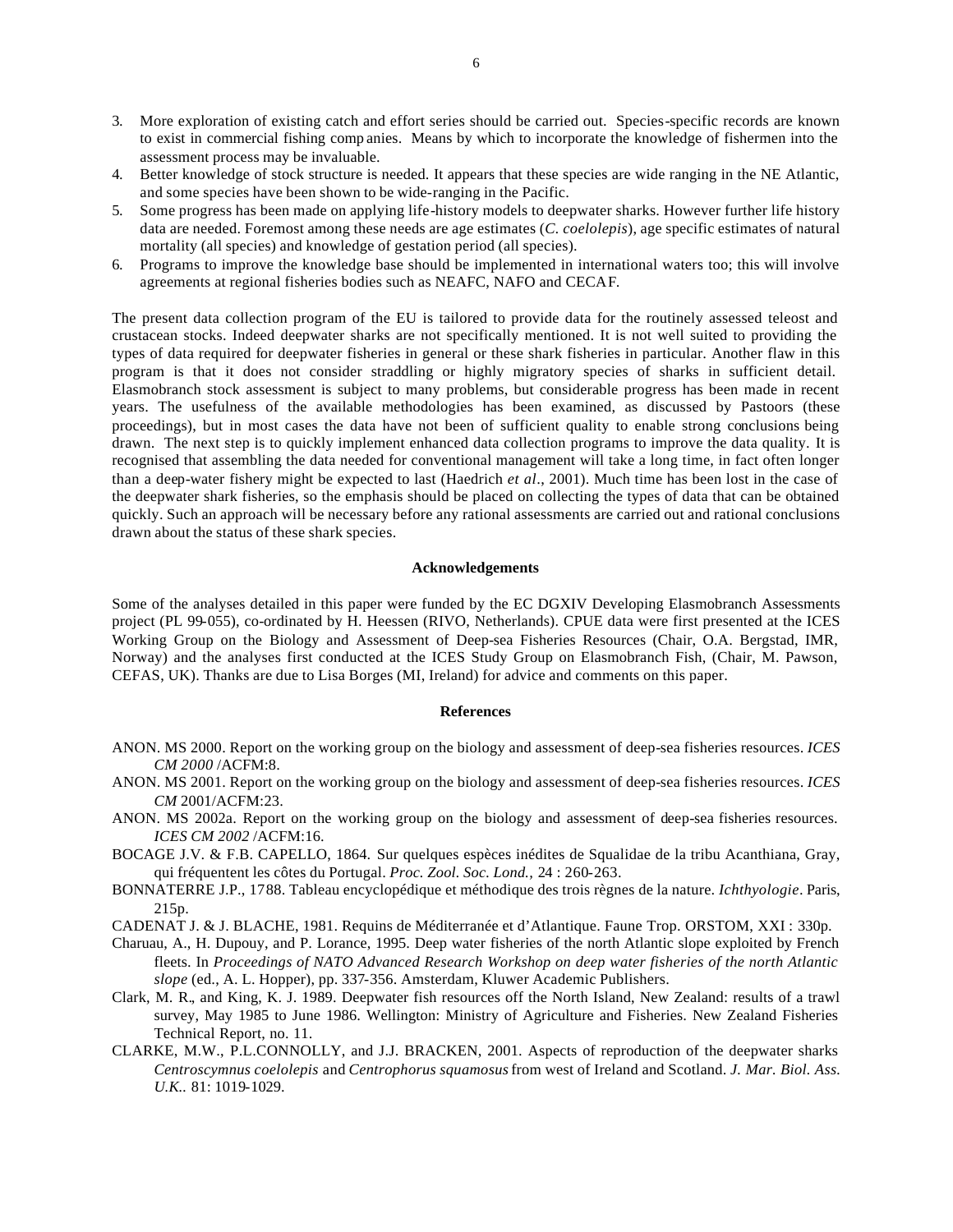- CLARKE, M.W., P.L. CONNOLLY and J.J. BRACKEN, 2002. Age estimation of the exploited deepwater shark *Centrophorus squamosus* from the continental slopes of the Rockall Trough and Porcupine Bank. *J. Fish Biol.*, 60: 501-514.
- GIRARD M., 2000. Distribution et reproduction de deux espèces de requins de grands fonds, les "sikis", *Centrophorus squamosus* et *Centroscymnus coelolepis*, exploités dans l'Atlantique Nord-Est. *PhD Thesis ENSAR*, 214p.
- GIRARD M., 2001. Distribution et reproduction de deux espèces de requins de grands fonds, les "sikis", *Centrophorus squamosus* et *Centroscymnus coelolepis*, exploités dans l'Atlantique Nord-Est. *Bull. Soc. Zool. Fr., 126(3) :291-298.*
- GIRARD, M., & M. H. DUBUIT , 1999. Reproductive biology of two deep-water sharks from the British Isles, *Centroscymnus coelolepis* and *Centrophorus squamosus* (Chondrichthyes: Squalidae). *J. Mar. Biol. Ass. U.K.* 79: 923−931.
- GIRARD, M., P. LORANCE AND A. BISEAU. 2000. Captures par unite d'effort des especes profindes du talus continental a l'ouest de iles britanniques. *Cybium*. 24(3): 97-104.
- GORDON J.D.M., 1999. Management considerations of deep-water shark fisheries. *In* : R. Shotton, ed. Case studies of the management of elsamobranch fisheries. Food and Agricultural Organization of the United Nations, Rome*. FAO Fisheries Technical Paper*, 2, (378) : 774-818.
- HAEDRICH, R.L., N.R. MERRETT, and N.R. O'DEA, 2001. Can ecological knowledge catch up with deep-water fishing? A North Atlantic perspective. *Fis. Res.*, 51: 113-122.
- HILBORN, R. and C. WALTERS. 1992. Quantitative fisheries stock assessment. New York: Chapman Hall.
- HOLDEN M.J, 1974. Problems in the rational exploitation of elasmobranch populations and some suggested solutions. *In Sea Fisheries Research Harden Jones ed*. Logo press London, pp 117-138.
- LORANCE, P. and H. DUPOUY. 2001. CPUE anundance indices of the main target species of the French deepwater fishery in ICES Sub-areas V-VII. Fisheries Research. 57: 131-149.
- MACHADO, P., and I. FIGUEIREDO. 2000. A technique for ageing the birdbeak dogfish (*Deania calcea*, Lowe, 1839) from dorsal spines. *Fisheries Research*, 45, 93-98.
- PINEIRO, C.G., M. CASAS, and R. BANON, 2001. The deepwater fisheries exploited by Spanish fleets in the Northeast Atlantic: a review of the current status. *Fis. Res.*, 51: 311-320.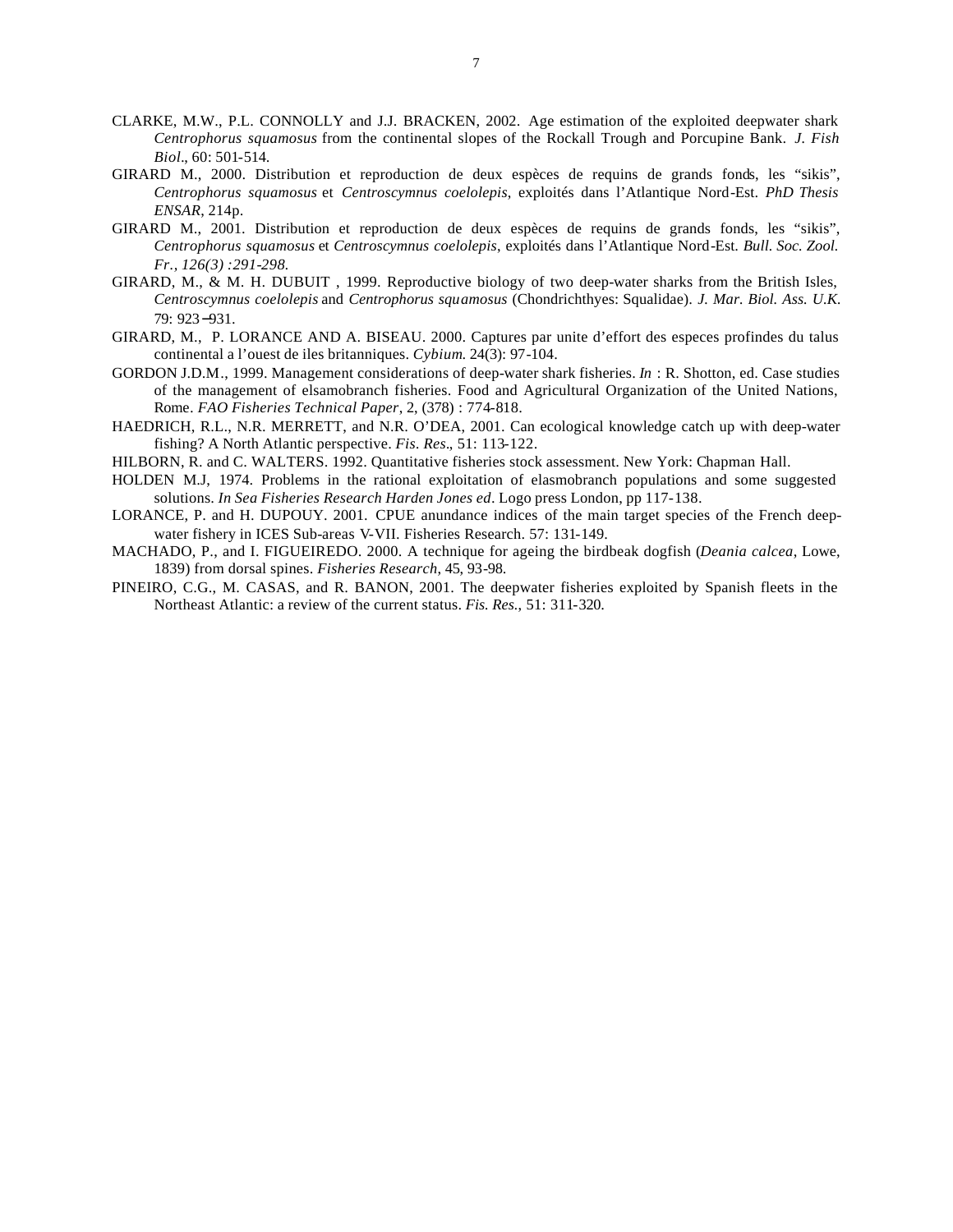|       | <b>IVa</b>   | Va | Vb   | VIa  | VIb  | VI    | VІІ  | VIII         | IXa   | X  | XII  | <b>Total</b> |
|-------|--------------|----|------|------|------|-------|------|--------------|-------|----|------|--------------|
| 1990  |              |    | 140  | na   | na   | na    | na   |              | 475   |    |      | 615          |
| 1991  | 3            |    | 75   | na   | na   | 944   | 265  |              | 1075  |    | 1    | 2363         |
| 1992  | 133          |    | 123  | na   | na   | 1953  | 878  | 15           | 1114  |    | 2    | 4218         |
| 1993  | 51           |    | 91   | na   | na   | 2454  | 857  | 9            | 946   |    | 6    | 4414         |
| 1994  | 86           |    | 149  | na   | na   | 2198  | 1363 | 8            | 1155  |    | 8    | 4967         |
| 1995  | 10           |    | 262  | na   | na   | 1784  | 991  | $\mathbf{0}$ | 1354  |    | 139  | 4540         |
| 1996  | 6            |    | 348  | na   | na   | 2374  | 754  | 1            | 1189  |    | 147  | 4819         |
| 1997  |              |    | 261  | na   | na   | 2222  | 571  | 1            | 1311  |    | 32   | 4398         |
| 1998  |              | 5  | 433  | na   | na   | 2081  | 673  | 13           | 1220  | 4  | 56   | 4485         |
| 1999  | 20           |    | 461  | 1651 | 472  |       | 440  | 20           | 972   | 8  | 50   | 4094         |
| 2000  | $\mathbf{0}$ |    | 340  | 2570 | 470  |       | 621  | 21           | 1049  |    | 809  | 5880         |
| 2001p | $\mathbf{0}$ |    | 331  | 2986 | 801  |       | 1032 | 5            | 1130  |    | 725  | 7010         |
|       | 309          | 5  | 3014 | 7207 | 1743 | 16010 | 8445 | 93           | 12990 | 12 | 1975 | 51803        |

Table 1a. Summary of available landings data (*C. coelolepis* and *C. squamosus* only) by Sub-area. No data were available for VIII from most countries.

P denotes preliminary data.

Table 1b. Total sharks (various, including some deepwater sharks) landings by Sub-areas.

|       | <b>IVa</b> | Va             | Vb               | VIa | VIb | VII | VI+VII       | $VIII + IX$  | XII | <b>Total</b> |
|-------|------------|----------------|------------------|-----|-----|-----|--------------|--------------|-----|--------------|
|       |            |                |                  |     |     |     |              |              |     |              |
| 1990  |            | 3              | $\boldsymbol{0}$ | na  | na  | na  | 43           | $\mathbf{0}$ |     | 46           |
| 1991  |            | 133            | 3                | na  | na  | na  | 254          | 2850         |     | 3240         |
| 1992  |            | 51             | 41               | na  | na  | na  | 639          | 3740         |     | 4471         |
| 1993  |            | 86             | 387              | na  | na  | na  | 1392         | $\mathbf{0}$ |     | 1865         |
| 1994  |            | 10             | 43               | na  | na  | na  | 1864         | 4            |     | 1921         |
| 1995  |            | 6              | $\boldsymbol{0}$ | na  | na  | na  | 2099         | 39           |     | 2144         |
| 1996  |            | $\overline{0}$ | 32               | na  | na  | na  | 2176         | 25           |     | 2233         |
| 1997  |            | $\overline{0}$ | 47               | na  | na  | na  | 3240         | 1079         |     | 4366         |
| 1998  |            | 20             | $\mathbf{0}$     | na  | na  | na  | 3023         | 1811         |     | 4854         |
| 1999  | 53         | $\overline{0}$ | 9                | 136 | 112 | 244 | 1791         | 476          |     | 2821         |
| 2000  | 10         | $\overline{0}$ | 69               | 145 | 420 | 164 | 8            | 228          | 38  | 1082         |
| 2001p | 10         |                | 212              | 68  | 210 | 315 | $\mathbf{0}$ | 321          |     | 1136         |
|       | 73         | 306            | 843              | 349 | 742 | 723 | 16486        | 10573        | 38  | 30133        |

\* Some countries reported data for VI and VII combined, while others reported data separately for each Sub-area. The column for VI and VII combined shows data reported for both Sub-areas combined but does not contain landings for VI and VII reported separately.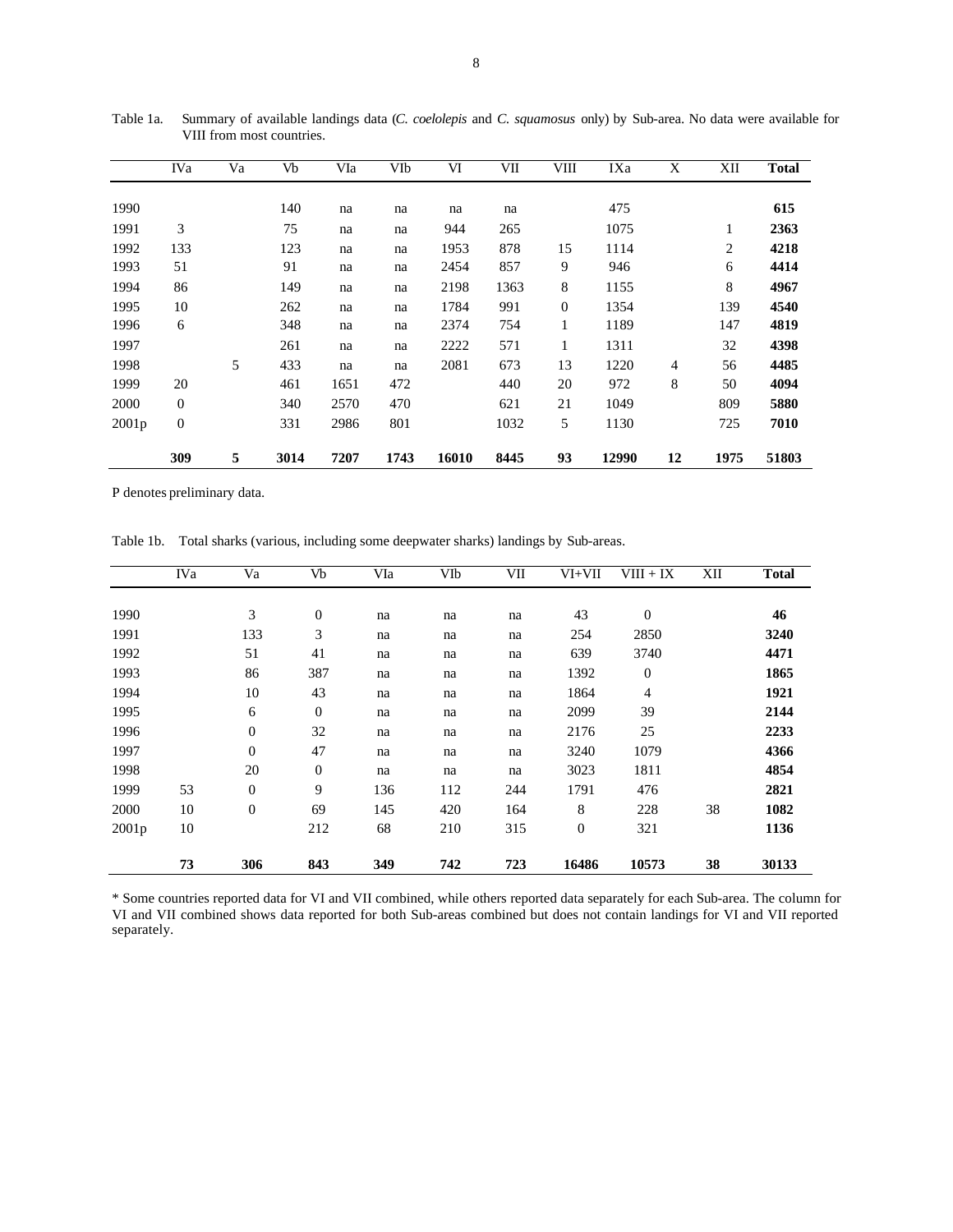| Parameter                | Value                                        | Reference                           |  |
|--------------------------|----------------------------------------------|-------------------------------------|--|
|                          | Centroscymnus coelolepis                     |                                     |  |
| Ovarian fecundity        | $8-22$ (mean 16)*                            | Girard & DuBuit, 1999; Girard 2001  |  |
| <b>Uterine Fecundity</b> | $8-19$ (mean $14$ )*                         | Girard & DuBuit, 1999; Girard, 2001 |  |
| Length at maturity       | $86 \text{ cm}$ (m), $102 \text{ cm}$ (f)    | Girard & DuBuit, 1999               |  |
|                          | Centrophorus squamosus                       |                                     |  |
| Longevity                | $53 \;$ (m), 70 (f)                          | Clarke et al. 2002                  |  |
| Natural mortality        | $0.09$ (m), $0.07$ (f)                       | Clarke <i>et al.</i> 2001           |  |
| Ovarian fecundity        | $7-11$ <sup>*</sup> (mean = 10) <sup>*</sup> | Girard & DuBuit, 1999               |  |
| <b>Uterine Fecundity</b> | $6 - 8*$                                     | Cadenat & Blache, 1981              |  |
| Length at maturity       | 98 cm (m), 124 cm (f)                        | Girard & DuBuit, 1999               |  |

Table 2. Available life history information on deepwater squalid sharks *C. squamosus* and *C. coelolepis*.

Table 3. CPUE (kg/1,000 autoline hooks; kg/hour trawled) data from Norwegian and Irish research surveys in the NE Atlantic. Gear configurations were the same for both countries.

| Sub Area   | Country | Date  | Gear     | C. squamosus<br>$600 - 1,000$ | C. coelolepis<br>$1,100 - 1,600$ | Combined<br>$600 - 1,600$ |
|------------|---------|-------|----------|-------------------------------|----------------------------------|---------------------------|
| VI         | Ireland | 1997  | Autoline | 218                           | 70                               | 133                       |
| VI         | Norway  | 1999  | Autoline | 219                           | 83                               | 178                       |
| VI         | Norway  | 2000  | Autoline | 42                            | 92                               | 86                        |
| VI         | Ireland | 2000  | Autoline | 24                            | 76                               | 38                        |
| VII        | Norway  | 1996  | Autoline | 221                           | 227                              | 264                       |
| VII        | Ireland | 1997  | Autoline | 56                            | 158                              | 69                        |
| VII        | Ireland | 1999  | Autoline | 51                            | 107                              | 61                        |
| VII        | Ireland | 2000  | Autoline | 73                            | 166                              | 81                        |
| XII        | Norway  | 1999  | Autoline | 100                           | 128                              | 174                       |
| XII        | Norway  | 2000  | Autoline | 78                            | 98                               | 113                       |
| XII        | Ireland | 2000  | Autoline | 38                            | 19                               | 33                        |
| VI         | Ireland | 1993a | Trawl    | 55                            |                                  | 62                        |
| VI         | Ireland | 1993b | Trawl    | 63                            | 8                                | 49                        |
| VI         | Ireland | 1995  | Trawl    | 15                            | 11                               | 14                        |
| VI         | Ireland | 1996  | Trawl    | 48                            | 9                                | 37                        |
| VI         | Ireland | 1997  | Trawl    | 24                            | 25                               | $20\,$                    |
| VII        | Ireland | 1993a | Trawl    | 6                             |                                  | 32                        |
| VII        | Ireland | 1995  | Trawl    |                               | 242                              | 197                       |
| $\rm{VII}$ | Ireland | 1996  | Trawl    | $30\,$                        | 26                               | 27                        |
| $\rm{VII}$ | Ireland | 1997  | Trawl    | $\epsilon$                    | 15                               | 15                        |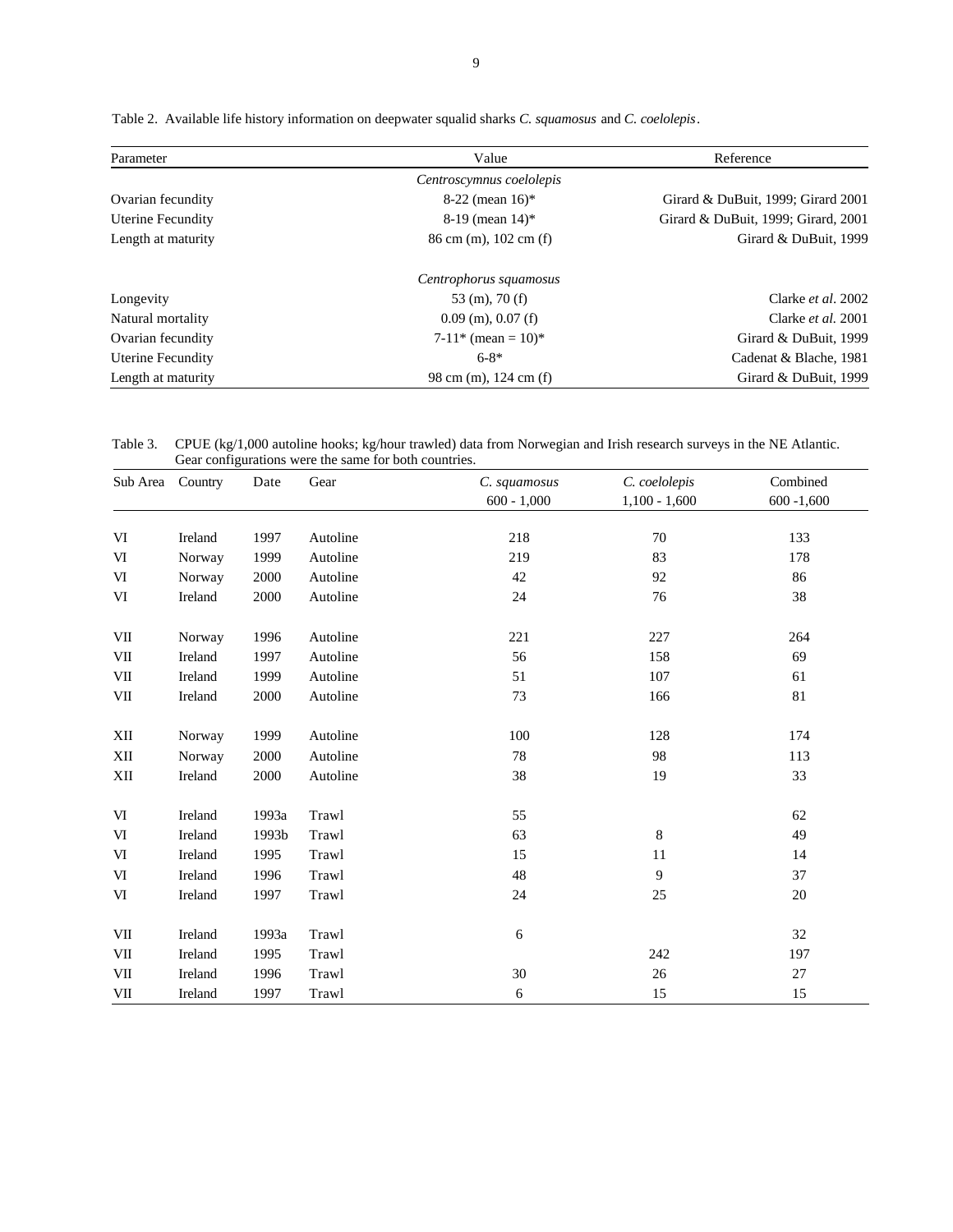| <b>Total landings</b><br>data used | Points eliminated  | Parameter            | Estimate | Lower <sub>CI</sub> | Upper CI     |  |
|------------------------------------|--------------------|----------------------|----------|---------------------|--------------|--|
| Deep sharks                        | 1990 only          | Initial ratio        | 0.7      |                     |              |  |
| + various                          |                    | K                    | 34505    | $9.74E + 03$        | $2.62E + 05$ |  |
|                                    |                    | q                    | 0.003    | 4.67E-04            | 1.28E-02     |  |
|                                    |                    | r                    | 0.688    | 1.18E-06            | $2.41E + 00$ |  |
|                                    |                    | <b>MSY</b>           | 5937     | 6.27E-02            | $1.16E + 04$ |  |
|                                    |                    | <b>Final Biomass</b> | 21625    |                     |              |  |
|                                    |                    | $r^2$                | 0.301    |                     |              |  |
| Deep sharks                        | 90, 91, 92, 00, 01 | Initial ratio        | 0.7      |                     |              |  |
| $+$ various                        |                    | K                    | 62638    | $1.43E + 04$        | $1.16E + 05$ |  |
|                                    |                    | q                    | 0.002    | 1.28E-03            | 9.41E-03     |  |
|                                    |                    | $\mathbf{r}$         | 0.139    | 1.10E-07            | $1.41E + 00$ |  |
|                                    |                    | <b>MSY</b>           | 2179     | 2.86E-03            | $5.12E + 03$ |  |
|                                    |                    | <b>Final Biomass</b> | 10939    |                     |              |  |
|                                    |                    | $r^2$                | 0.955    |                     |              |  |
| Deep sharks only                   | 90, 91, 92, 00, 01 | Initial ratio        | 0.7      |                     |              |  |
|                                    |                    | K                    | 63982    | $1.60E + 04$        | $7.02E + 04$ |  |
|                                    |                    | q                    | 0.003    | 2.21E-03            | 9.06E-03     |  |
|                                    |                    | r                    | 0.000    | 1.72E-07            | 6.28E-01     |  |
|                                    |                    | <b>MSY</b>           | 0.002    | 2.77E-03            | $2.52E + 03$ |  |
|                                    |                    | <b>Final Biomass</b> | 7928     |                     |              |  |
|                                    |                    | $r^2$                | 0.948    |                     |              |  |

Table 4. Estimated carrying capacity (K), catchability (q), intrinsic rate of population increase (r) and maximum sustainable yield (MSY) from Schaefer production model, using French CPUE data presented to WGDEEP 2002, for Sub-areas V, VI and VII. All scenarios fitted using a least squares error model.

Table 5. Estimates of q and initial biomass (1993) from the Leslie Depletion model for both species combined.

| Scenario | Catch data   | CPUE data   |        |      | Biomass in 1993 | Estimated CPUE, 1993 |
|----------|--------------|-------------|--------|------|-----------------|----------------------|
|          | Total sharks | <b>DWWG</b> | 0.0013 | 0.92 | 80000           | 101                  |
|          | Deep only    | DWWG        | 0.0021 | 0.90 | 47000           | 102                  |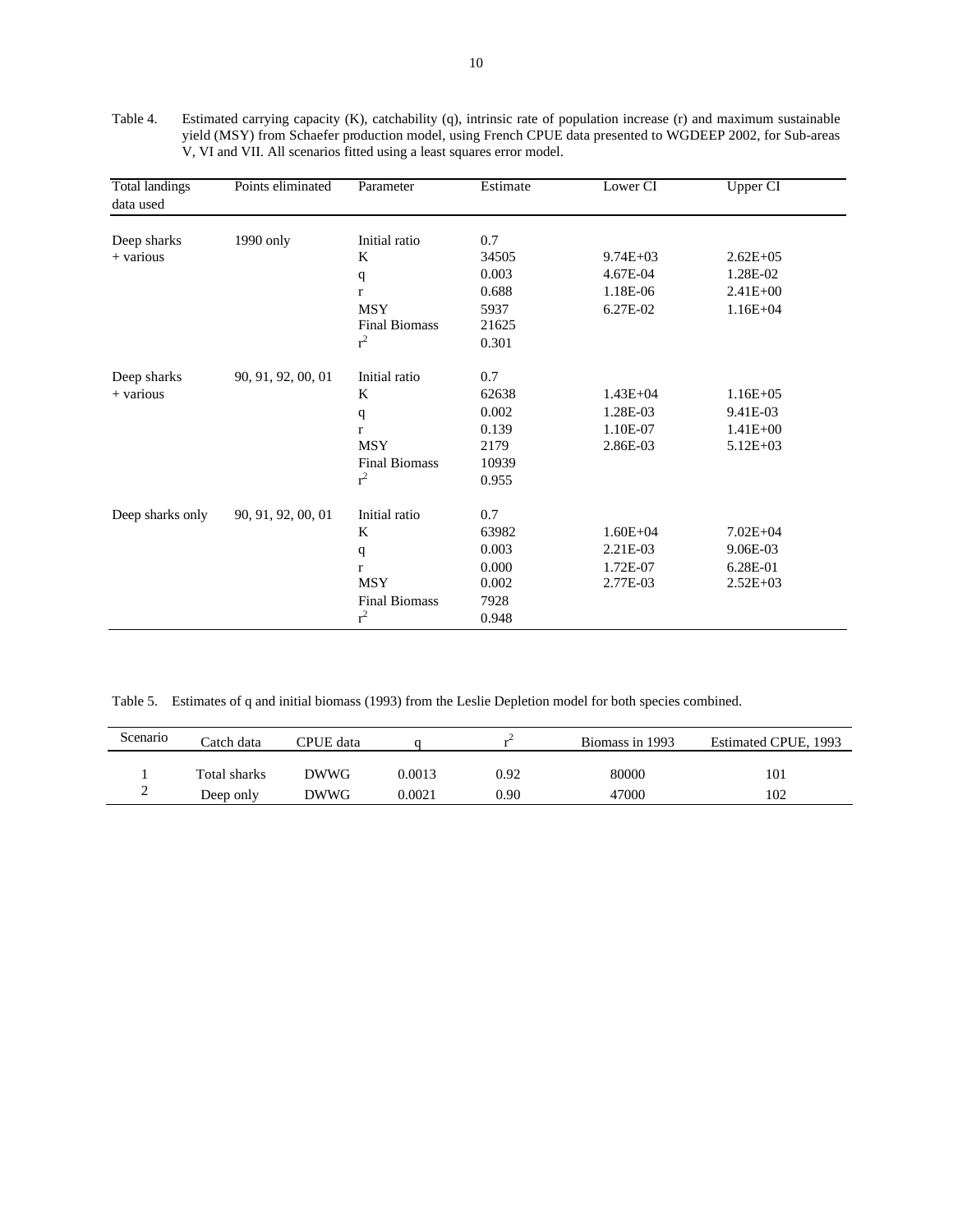

Fig. 1. Total CPUE directed at deepwater fish by reference fleet of large French trawlers in tons per hour in ICES Sub-areas V, VI and VII.



Fig. 2. Comparison of two French time series of catch and effort for *Centrophorus squamosus* and *Centroscymnus coelolepis*. Series 1, 1990 to 1998 represents effort directed at these species. Series 2, 1990 to 2001 represents total effort directed to all deepwater fish species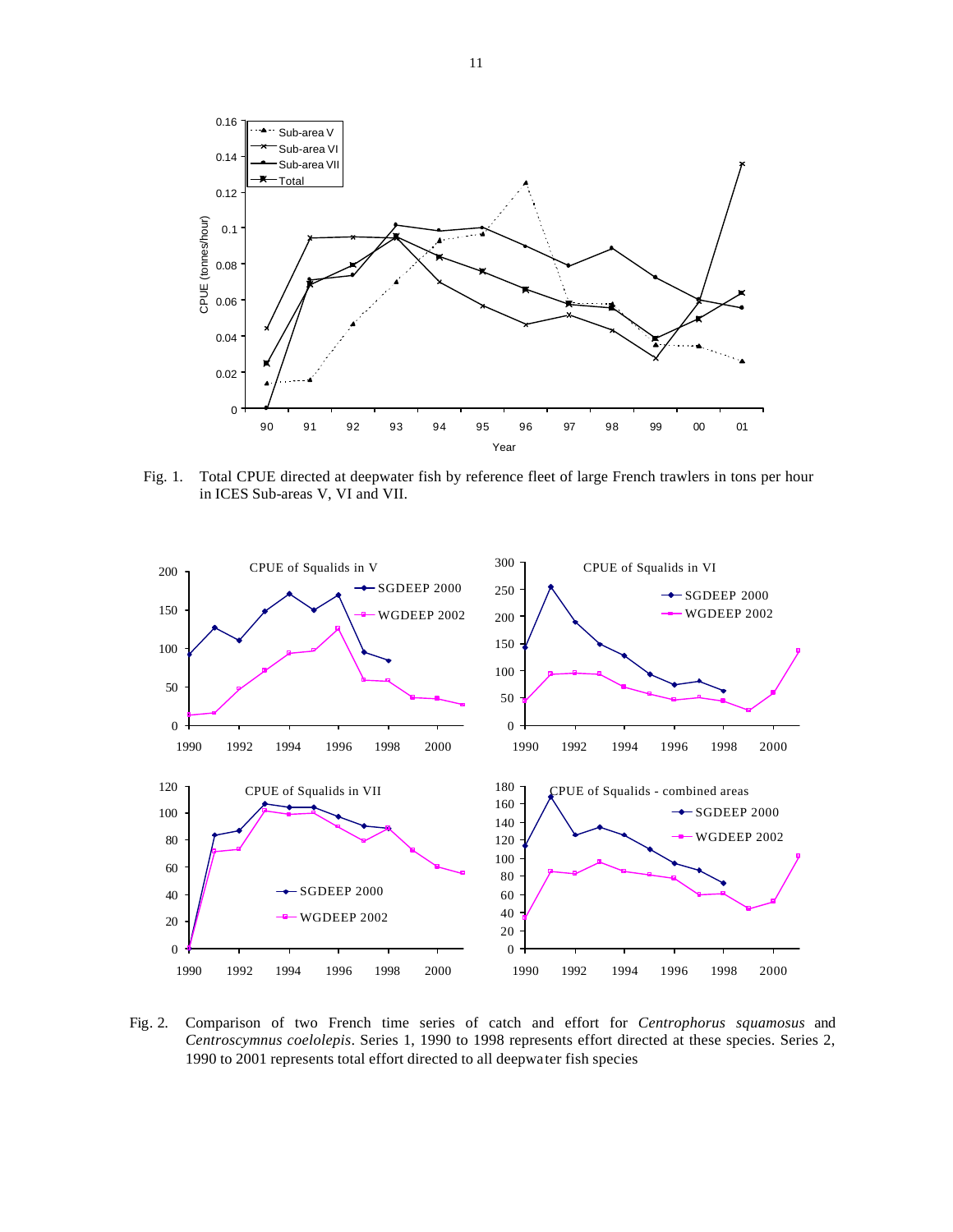

Fig. 3. Length frequency for *Centrophorus squamosus* and *Centroscymnus coelolepis* from Irish research trawl and longline surveys of Sub-areas VI and VII 1996-2000.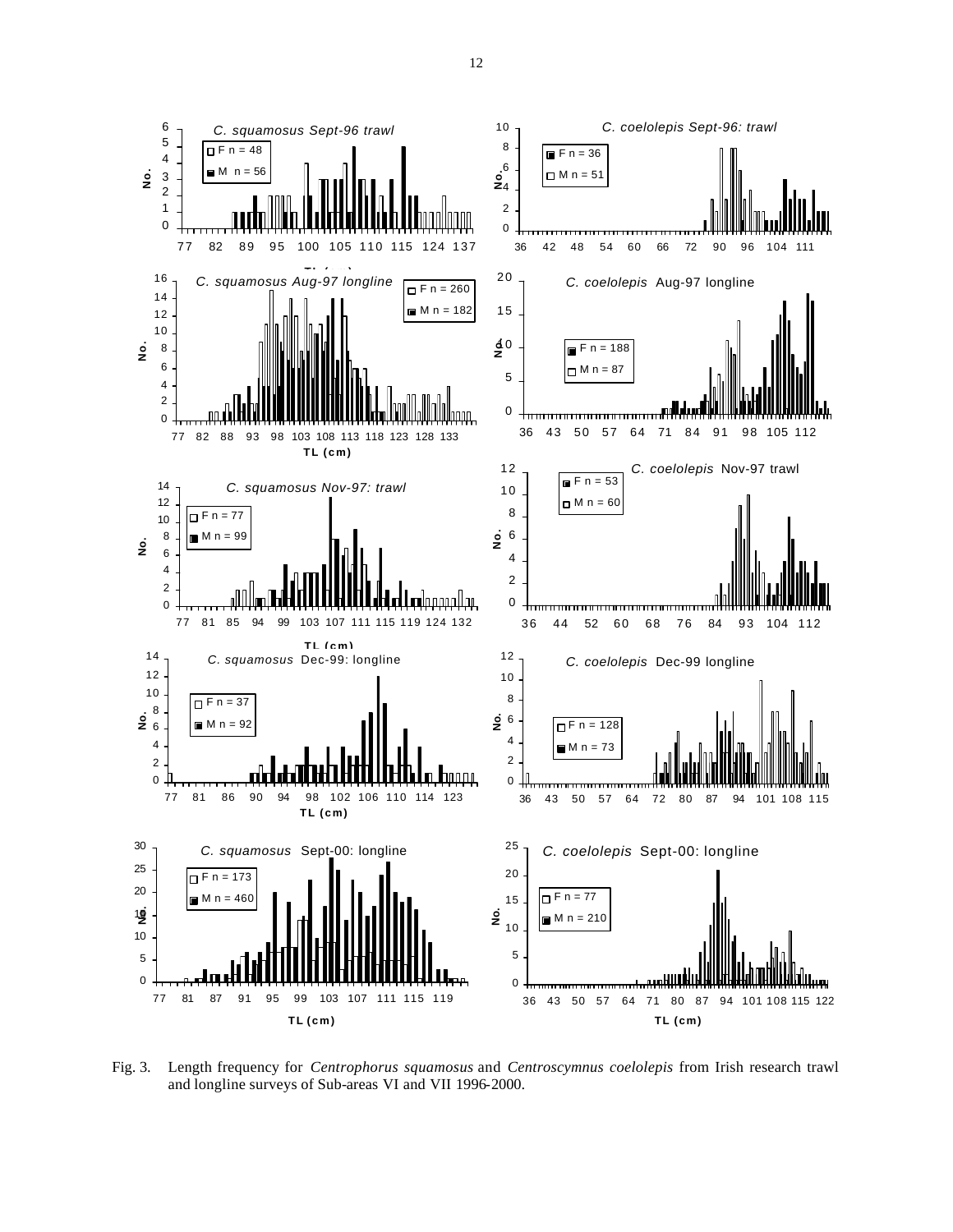

Fig. 4. Length distribution for *Centroscymnus coelolepis* from Norwegian exploratory longline fishing on Hatton Bank (Sub-area XII and Division VI b) in 2001 (n=279).



Fig. 5. Length frequency for *Centrophorus squamosus* (left) and *Centroscymnus coelolepis* (righ) from Sub-areas VI and VII, 1995-1999 from French commercial trawl survey (1996-1999).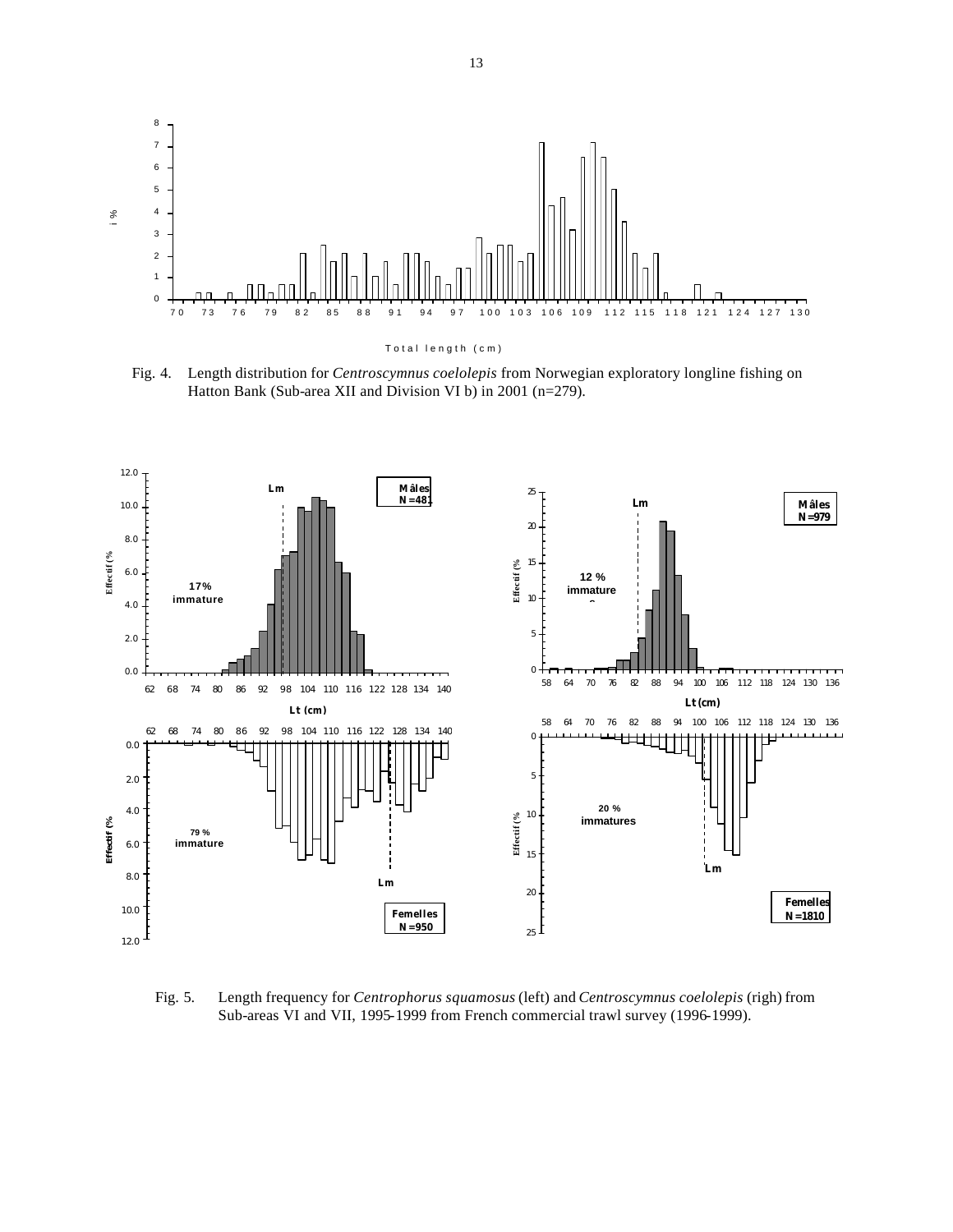

Fig. 6. Biomass trends based on Schaefer production model. CPUE data as inputs are as provided in WGDEEP and recalculated from catch and effort presented in the WGDEEP report, for Subareas V, VI and VII. Top plot includes 1991 to 2001 as inputs, bottom show results when 1991, 1992, 2000 and 2001 are excluded.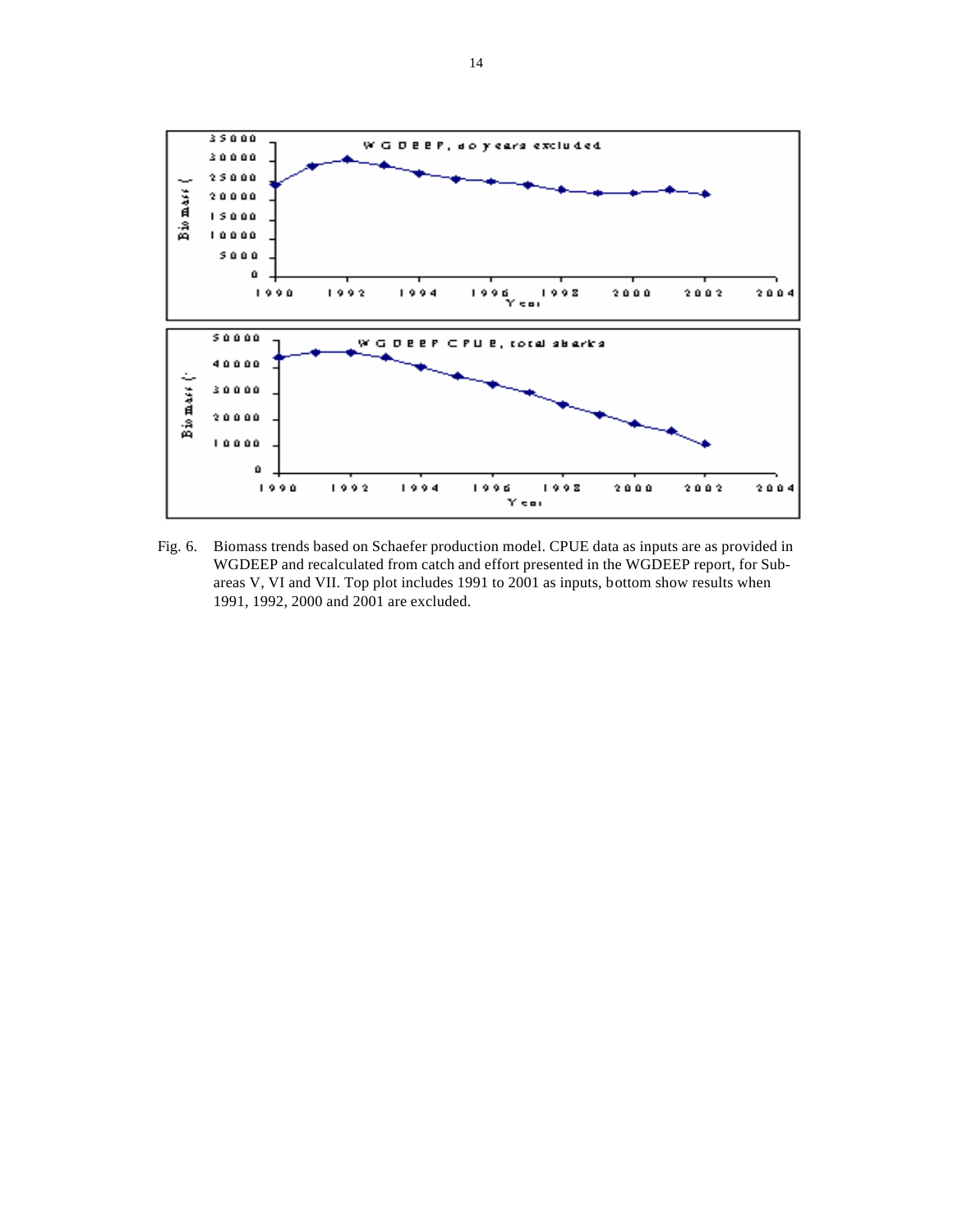

Deep species + various, WGDEEP CPUE

Fig. 7. Closed population estimate of *C. squamosus* and *C. coelol*epis combined Sub-areas V, VI and VII combined, using two combinations of CPUE and landings data as inputs. CPUE data are as presented in Anon. (2002).